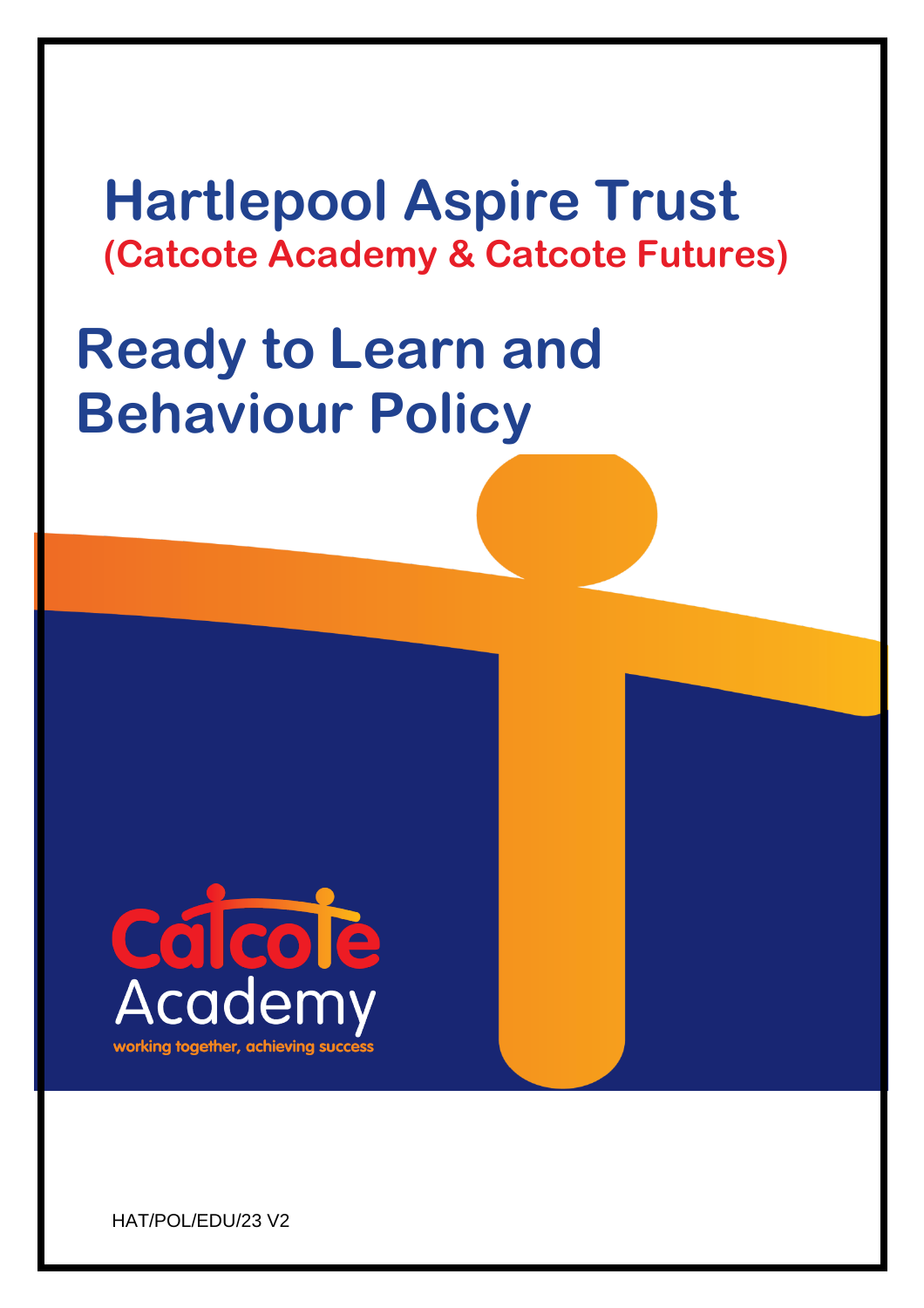**Originator**: Rick Kitson **Date**: March 2022

**Approver**: Standards Committee **Date**: May 2022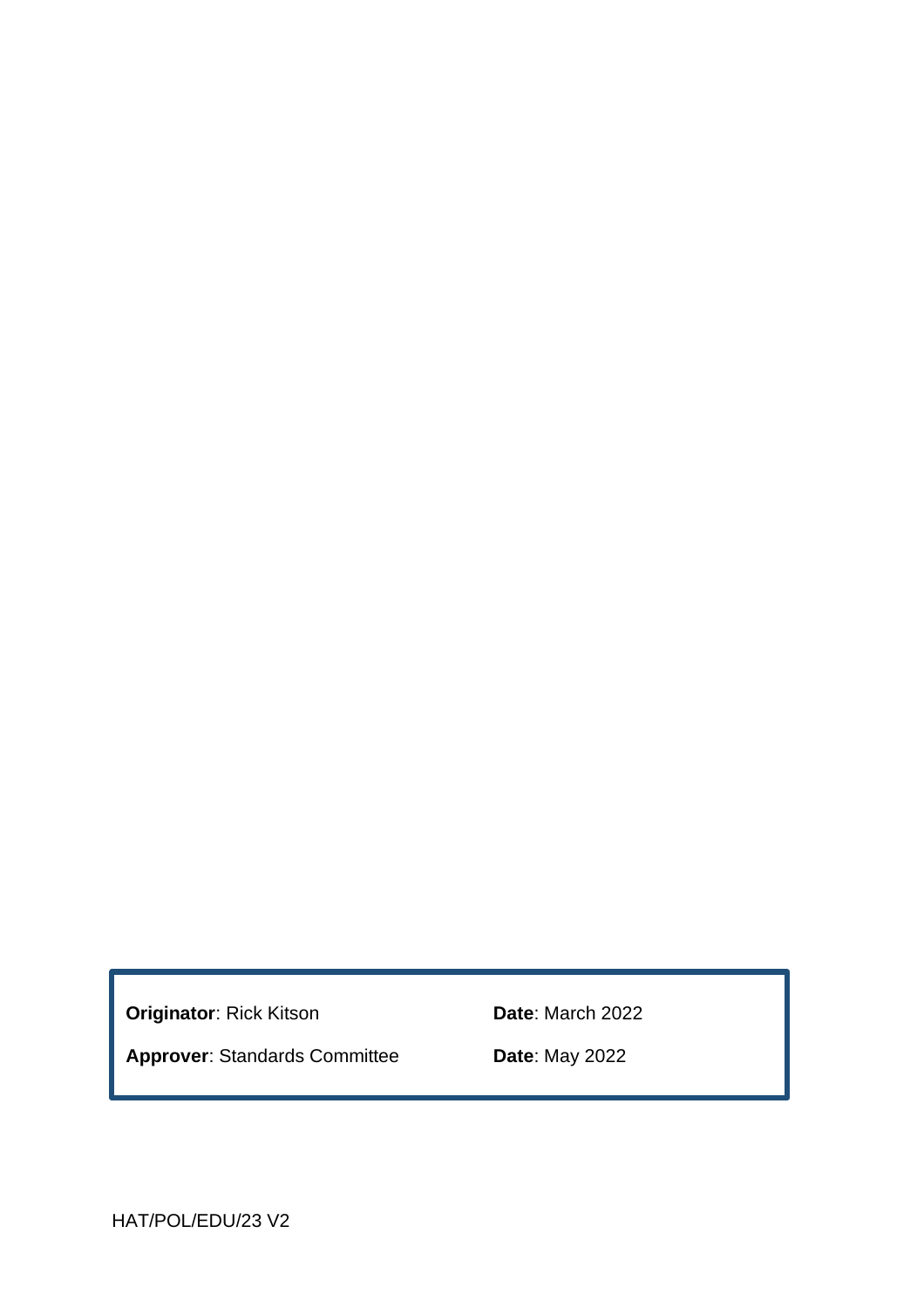#### **Table of Contents**

| 2    |                                                          |  |  |  |
|------|----------------------------------------------------------|--|--|--|
| 3    |                                                          |  |  |  |
| 4    |                                                          |  |  |  |
| 5    |                                                          |  |  |  |
| 6    |                                                          |  |  |  |
| 7    |                                                          |  |  |  |
| 7.1  |                                                          |  |  |  |
| 7.2  |                                                          |  |  |  |
| 8    |                                                          |  |  |  |
| 9    |                                                          |  |  |  |
| 10   |                                                          |  |  |  |
| 11   |                                                          |  |  |  |
| 12   |                                                          |  |  |  |
| 12.1 |                                                          |  |  |  |
| 13   | Prohibited items, searching students and confiscation 14 |  |  |  |
| 14   |                                                          |  |  |  |
| 15   |                                                          |  |  |  |
| 16   |                                                          |  |  |  |
| 17   |                                                          |  |  |  |
| 18   |                                                          |  |  |  |
| 19   |                                                          |  |  |  |
|      |                                                          |  |  |  |
|      |                                                          |  |  |  |
|      |                                                          |  |  |  |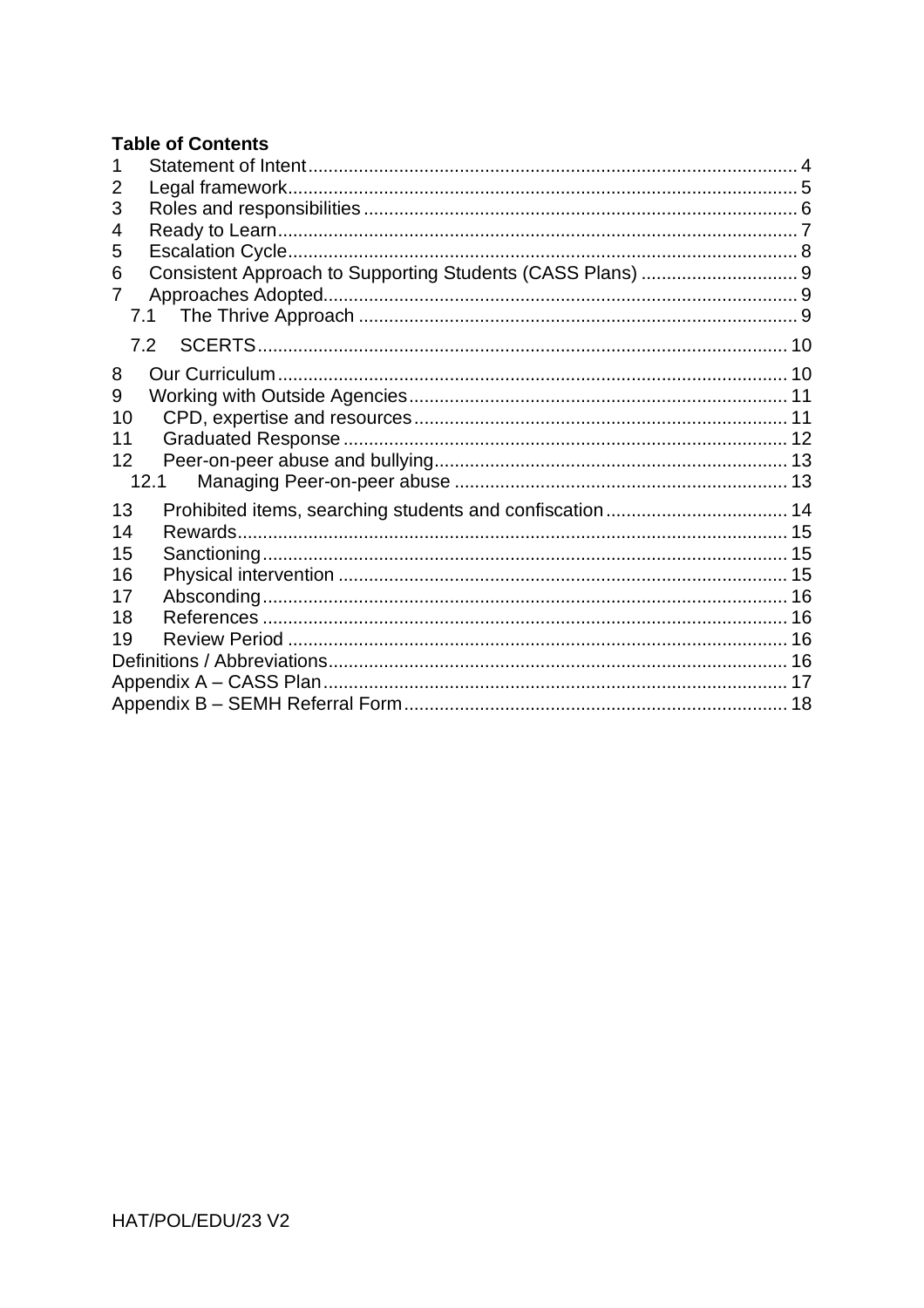#### <span id="page-3-0"></span>**1 Statement of Intent**

This policy is one of the ways we at Hartlepool Aspire Trust aim to achieve our mission statement: *"Students are offered every opportunity to maximise their potential, grow in confidence and above all be happy."*

At Hartlepool Aspire Trust, we believe that behaviour is a symptom and a form of communication. Our students are individuals and all have a variety of learning and physical needs and have varying communicative abilities. Our students face lots of challenges which can affect their day-to-day lives, including; their means of regulating themselves, forming successful relationships, mental health difficulties and communicating needs and frustrations. These challenges can manifest themselves in varied types of challenging behaviour.

In addition, many of our learners have sensory processing difficulties. At Hartlepool Aspire Trust we recognise that meeting sensory needs is an essential part of supporting students with additional needs to be Ready to Learn*.* The pyramid of learning shows us all of the sensory needs to consider *before* academic learning can be achieved.

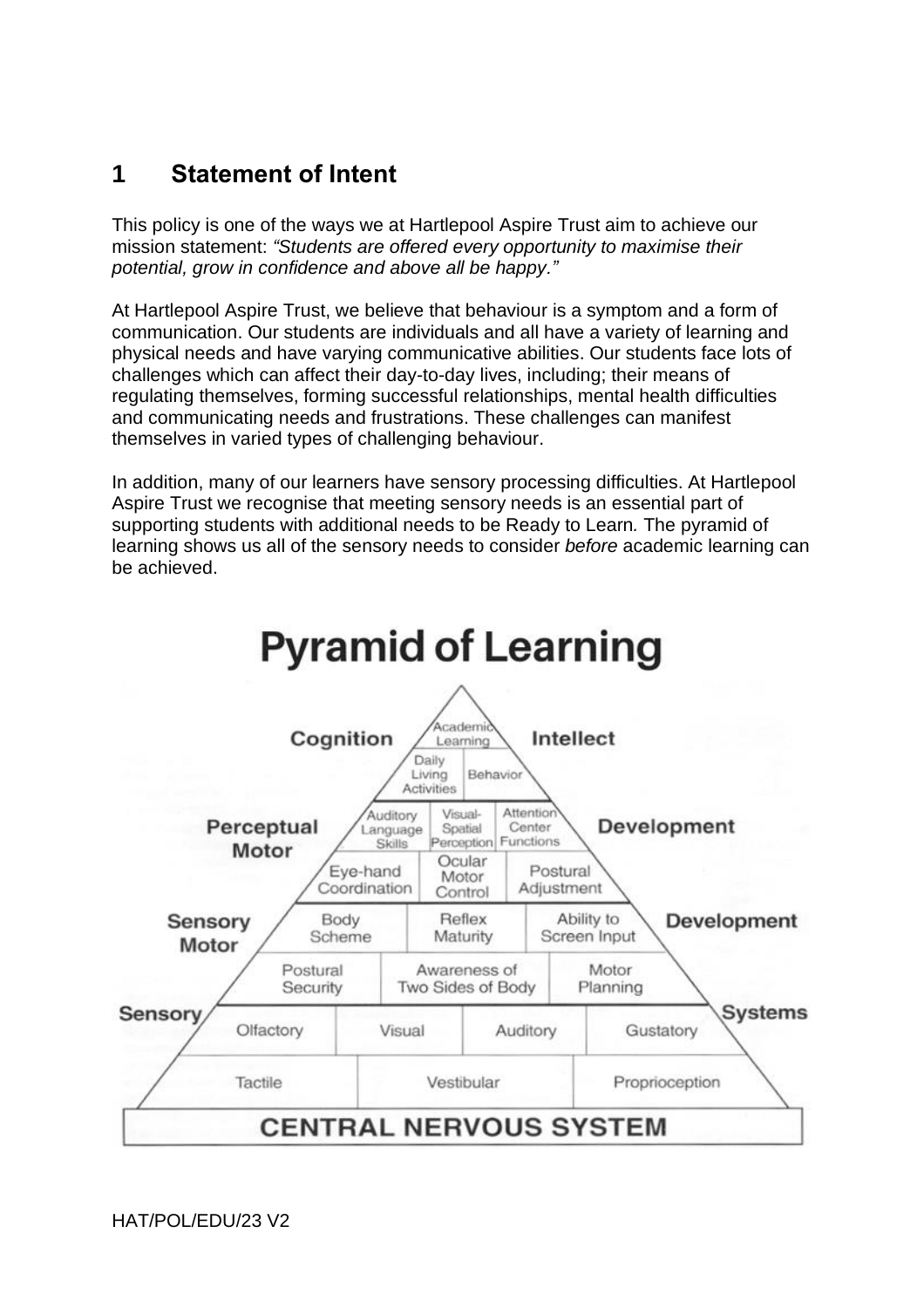We believe learning how to manage these challenges is an important part of wellbeing and learning and that school and college is an invaluable opportunity to support students to break down these barriers and maximise their potential. To help reduce the likelihood of behavioural issues related to social, emotional or mental health (SEMH), the trust aims to create a safe and calm environment in which positive mental health and wellbeing are promoted and students are taught to be resilient. The school aims to promote resilience as part of a whole-school approach using the following methods:

- Culture, ethos and environment the health and wellbeing of students and staff is promoted through the informal curriculum, including leadership practice, policies, values and attitudes, alongside the social and physical environment
- Teaching the curriculum is used to develop student's knowledge about health and wellbeing
- Community engagement the school proactively engages with parents, outside agencies and the wider community to promote consistent support for student's health and wellbeing

### <span id="page-4-0"></span>**2 Legal framework**

This policy has due regard to all relevant legislation and statutory guidance including, but not limited to, the following:

- Education Act 1996
- Education Act 2002
- Equality Act 2010
- Education and Inspections Act 2006
- Health Act 2006
- Voyeurism (Offences) Act 2019
- The School Information (England) Regulations 2008
- DfE (2016) 'Behaviour and discipline in schools'
- DfE (2021) 'Keeping children safe in education 2021'
- DfE (2021) 'Sexual violence and sexual harassment between children in schools and colleges'
- DfE (2018) 'Mental health and behaviour in schools'
- DfE (2015) 'Special educational needs and disability code of practice: 0 to 25 years'
- DfE (2013) 'Use of reasonable force'
- DfE (2018) 'Searching, screening and confiscation'

This policy operates in conjunction with the following school policies:

- Complaints Procedures Policy
- Special Educational Needs and Disabilities (SEND) Policy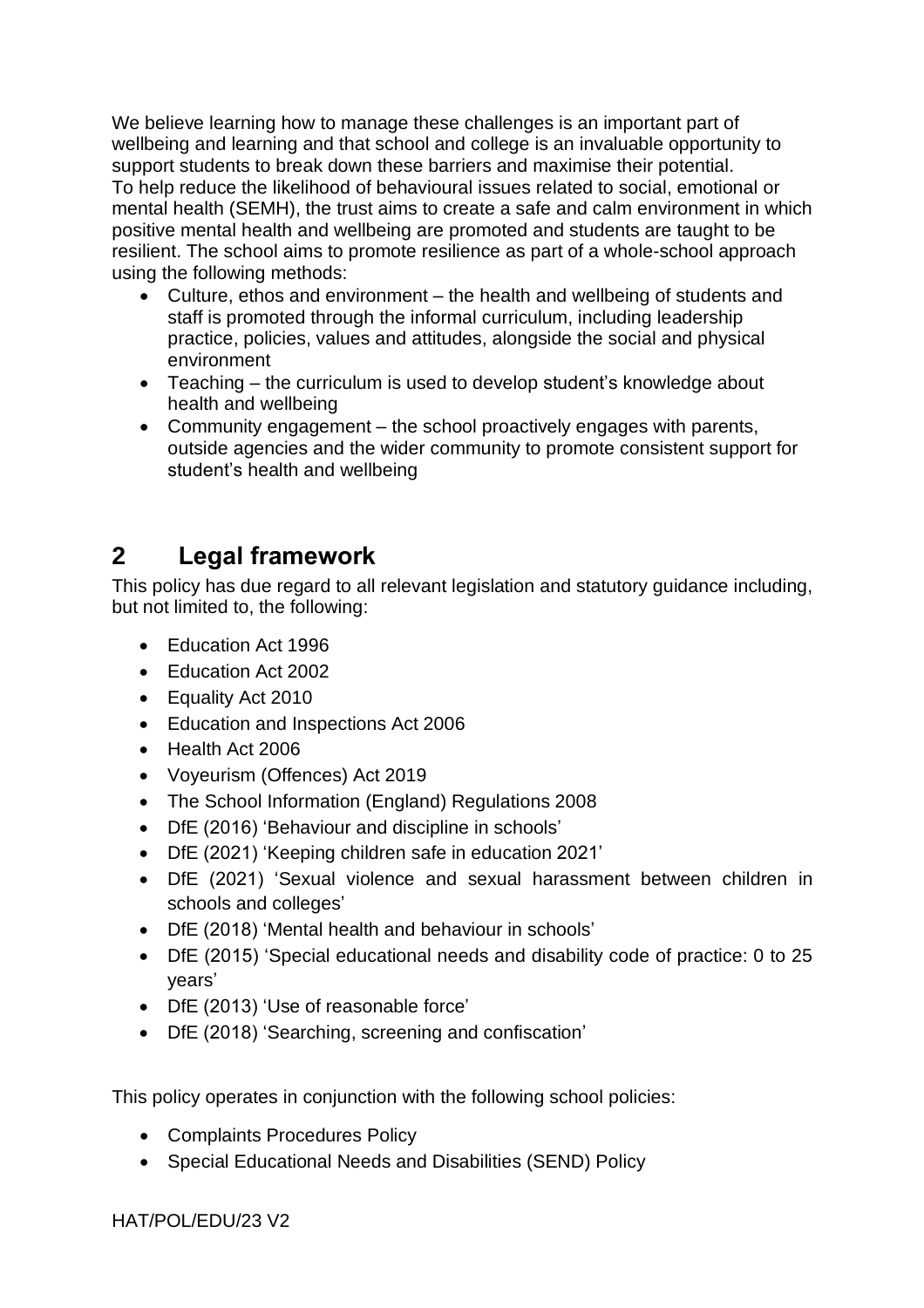- Exclusion Policy
- Physical Intervention Policy
- Child Protection and Safeguarding Policy
- Peer on Peer Policy
- Drug and Alcohol Policy
- Searching, Screening and Confiscation Policy
- Anti-bullying Policy
- E-Safety Policy
- Equality Information and Objectives Statement
- Acceptable User Agreement

#### <span id="page-5-0"></span>**3 Roles and responsibilities**

The trustees have overall responsibility for:

- Ensuring that this policy, as written, does not discriminate on any grounds, including, but not limited to, age, disability, gender reassignment, gender identity, marriage and civil partnership, race, religion or belief, sex and sexual orientation.
- Promoting a whole-school culture where calm, dignity and structure encompass every space and activity.
- Handling complaints regarding this policy, as outlined in the Trust's Complaints Procedures Policy.

The CEO/headteacher is responsible for:

- The monitoring and implementation of this policy and of the behaviour procedures within the trust. This includes the policy's effectiveness in addressing any SEMH-related drivers of poor behaviour.
- Establishing the standard of behaviour expected by students within the trust.
- Determining the trust's rules and any disciplinary sanctions for breaking the rules.
- The day-to-day implementation of this policy.
- Publishing this policy and making it available to staff, parents and students at least once a year.
- Reporting to the trustees on the implementation of this policy, including its effectiveness in addressing any SEMH-related issues that could be the cause of any dysregulation.

The SEMH lead is responsible for:

• Overseeing the whole-trust approach to our graduated response to SEMH, including how this is reflected in this policy, how staff are supported with supporting students with SEMH-related behavioural difficulties, and how the trust engages students and parents with regards to the behaviour of students with SEMH difficulties.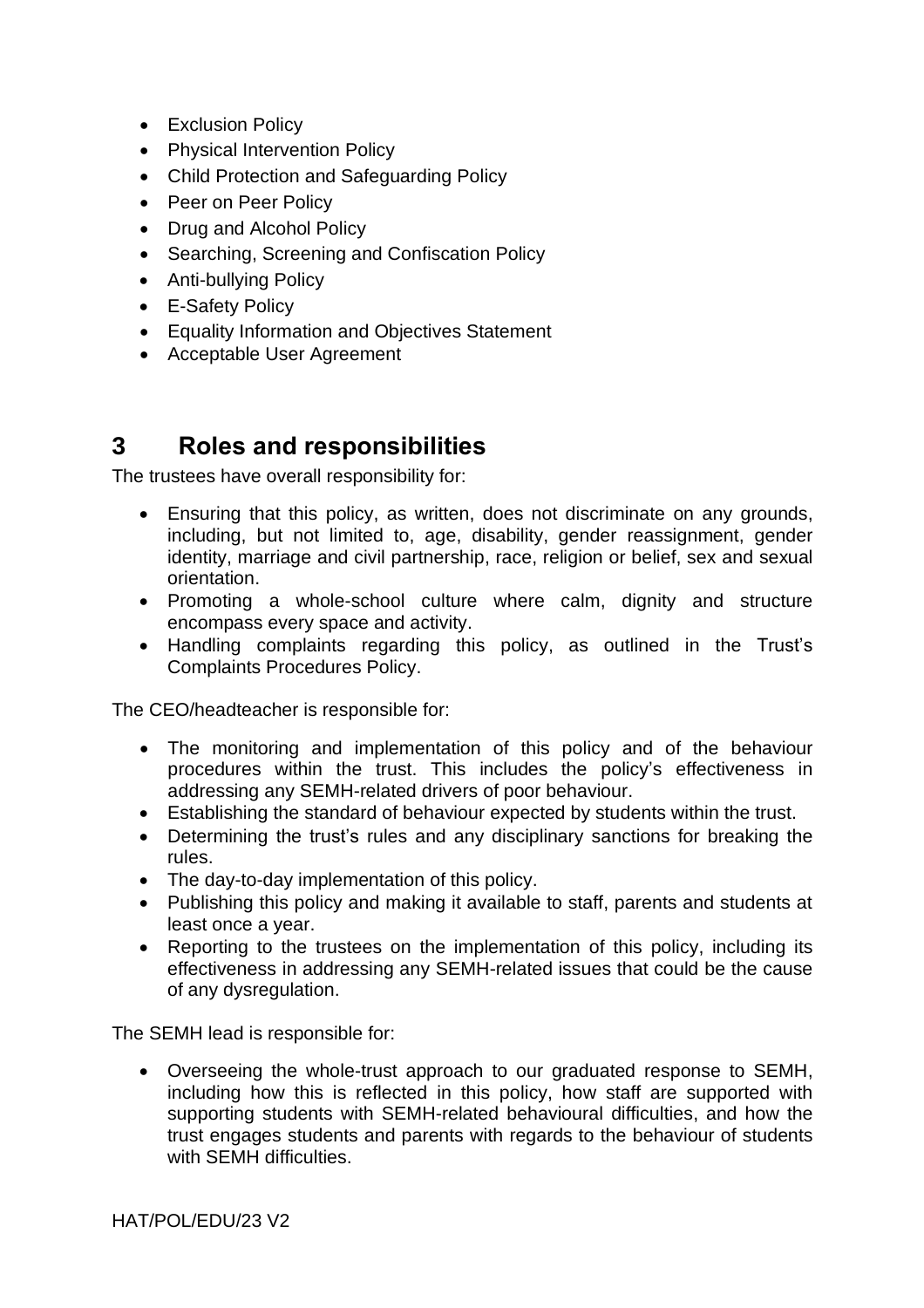Teaching staff are responsible for:

- Planning and reviewing support for students with SEMH issues in collaboration with parents, the SEMH Lead and, where appropriate, the students themselves.
- Aiming to teach all students the full curriculum, regardless of their barriers to learning.
- Planning lessons to address potential areas of difficulty to ensure that there are no barriers to every student achieving their full potential.
- Being responsible and accountable for the progress and development of the students in their class.
- Delivering Thrive sessions, following a Thrive Action Plan and following the Thrive ethos around the trust.
- Writing and overseeing CASS (consistent approach to supporting students) Plans, ensuing they are followed.

All members of staff, including teaching and support staff, and volunteers are responsible for:

- Adhering to this policy.
- Supporting students in adhering to this policy.
- Promoting a supportive and high-quality learning environment.
- Modelling high levels of behaviour.
- Being aware of the signs of behavioural difficulties.
- Setting high expectations for every student.
- Being aware of the needs, outcomes sought, and support provided to any students with specific behavioural needs.

Students are responsible (where appropriate) for:

- Their own behaviour both inside school and out in the wider community.
- Reporting any unacceptable behaviour to a member of staff.

Parents and carers are responsible for:

- Supporting their child in adhering to the school rules.
- Informing the school of any changes in circumstances which may affect their child's behaviour.

#### <span id="page-6-0"></span>**4 Ready to Learn**

At Hartlepool Aspire Trust we believe that a person cannot be Ready to Learn until they; have their physical needs met; are equipped; feel safe and secure; understand expectations and the work is desirable, predictable and achievable.

Staff will use the Ready to Learn flow chart to prepare students for learning and to assess against low-level disruption in the classroom.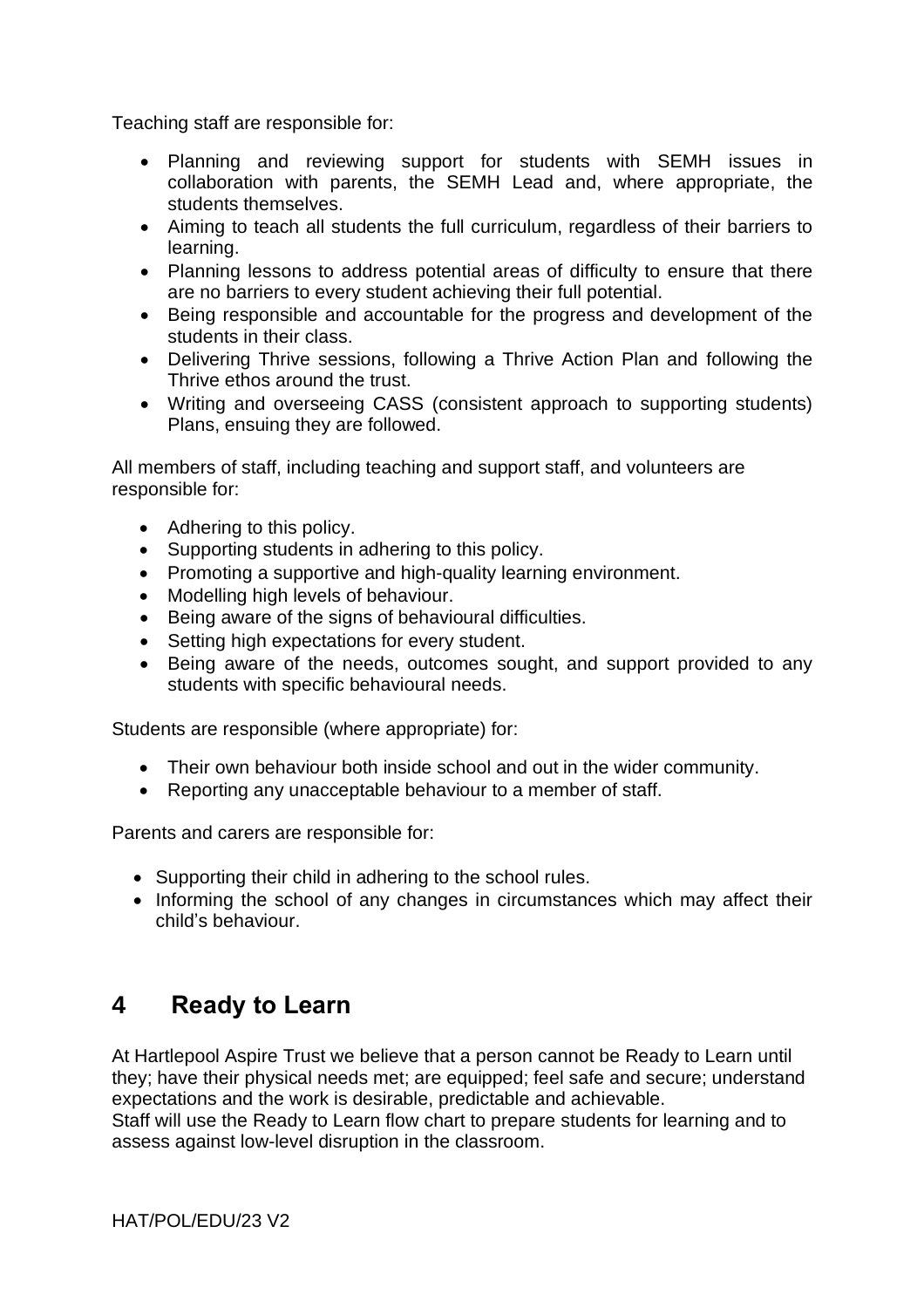

# <span id="page-7-0"></span>**5 Escalation Cycle**

When general classroom management including 'Ready to Learn', has not managed to meet the student's needs, staff will use the Escalation Cycle to assess what sort of consistent response to behaviour is needed.

Phase 1 – Ready to Learn – Student is engaged in learning.

Phase 2 – Trigger: Something has happened to make the student uncomfortable, stimulated, confused or irritated.

Phase 3 – Agitation: The student is struggling to manage their response to the trigger.

Phase 4 – Acceleration: The student is losing control of themselves and needs support to help them to return to calmness.

Phase 5 – Crisis: The student has lost control. They need an adult to take control and make a decision for them to contain their crisis.

Phase 6 – De-escalation: Student is returning to a calmer state with adult support. Phase 7 – Post-crisis depletion: Student may be feeling low, embarrassed, confused or frustrated following incident.

Phase 8 – Re-entering state of Ready to Learn: Student and adult to talk about what happened and agree to how we will manage this better next time. Student understands why adults responded how they did. Student given chance to wipe slate clean and re-enter classroom in a state of Ready to Learn.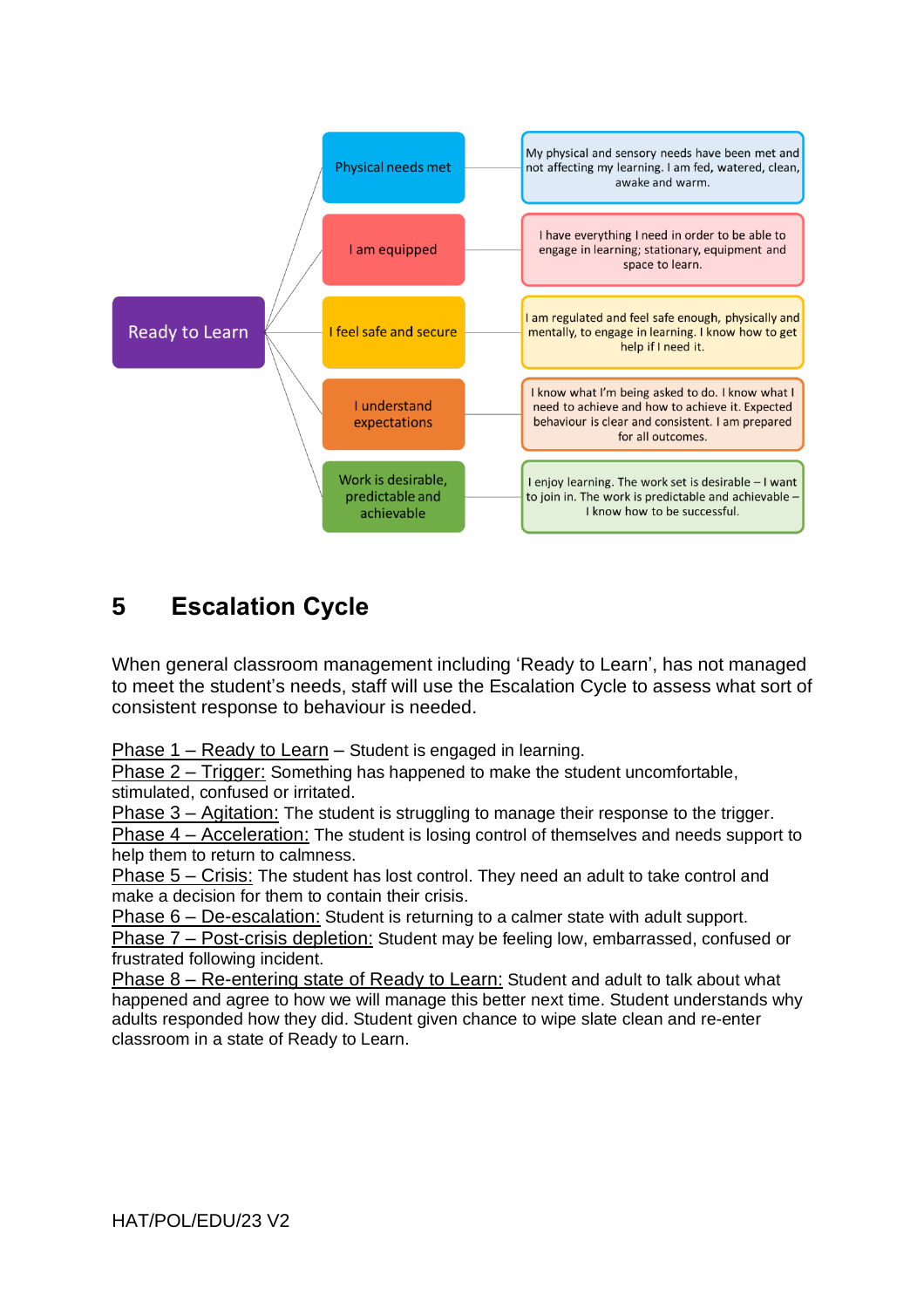

In response to an escalated behavioural incident, a CASS (Consistent Approach to Supporting Students) plan will be written and used consistently for the student.

## <span id="page-8-0"></span>**6 Consistent Approach to Supporting Students (CASS Plans)**

CASS plans are written for students who experience frequent behavioural challenges or who need lots of support to become Ready to Learn. The purpose of a CASS plan is to identify and reflect on the causes of behaviour and to find an individual, meaningful and consistent response to a student's behaviour, that all staff working with the student should follow.

The CASS plan should be, where appropriate, written or agreed upon, with the student's teacher, Phase 1 TLRs, SLT, Education Psychologist, CAMHS, parents and carers, or any other relevant professionals. *See Appendix A*

# <span id="page-8-1"></span>**7 Approaches Adopted**

Amongst the plethora of strategies we use across the trust, two established approaches we use are The Thrive Approach and SCERTS.

#### <span id="page-8-2"></span>*7.1 The Thrive Approach*

Thrive is a therapeutic approach to help support students with their emotional and social development. The Thrive approach offers practical strategies and techniques and is built around online assessments which identify student's emotional development and provides action plans for their individual needs.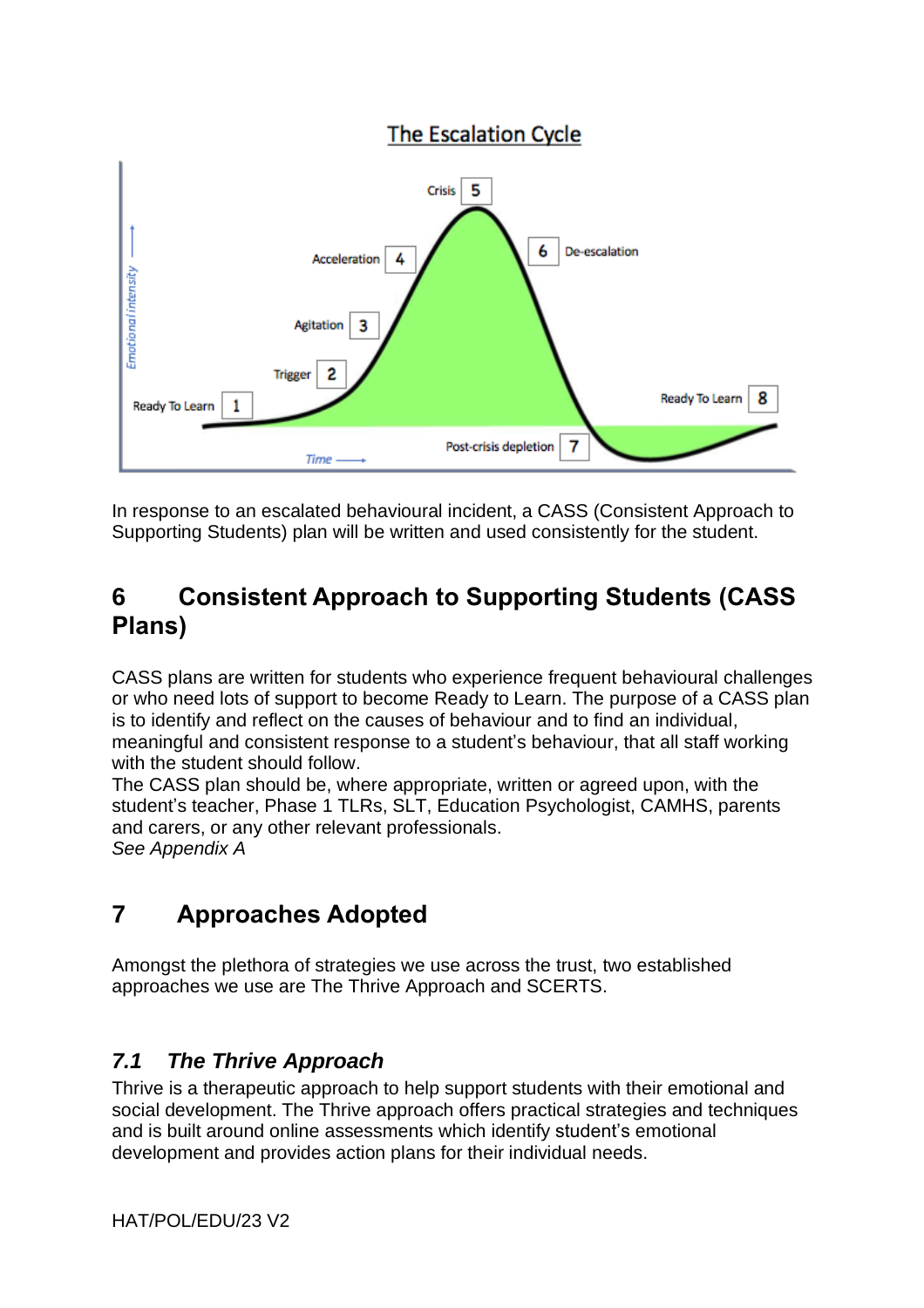The Thrive Approach draws on insights from recent advances in neuroscience, attachment theory and child development, to provide a powerful way of working with students and young people that supports optimal social and emotional development. In addition, the approach can equip you to work in a targeted way with students and young people who may have struggled with difficult life events to help them reengage with life and learning.

The Thrive approach is embedded across the Trust being used by all staff and where appropriate individual learners have 1:1 sessions with one of our 13 licensed Thrive practitioners.

#### <span id="page-9-0"></span>*7.2 SCERTS*

SCERTS is a research-based educational approach for people with ASC and related disabilities. The key principles are that individuals with ASC face two core challenges, Social Communication (SC) and Emotional Regulation (ER) and supporting adults are considered partners that use Transactional Supports (TS) to allow young people to be successful in these areas.

At Hartlepool Aspire Trust we use SCERTS principles to ensure that ASC specific learning environments are equipped to meet the sensory, social and emotional needs of the learners. We have developed therapeutic sensory spaces within classrooms and across the trust to meet sensory needs and allow students to be ready to learn. We endeavour to teach our learners about how they are feeling, how they can express it and what they can do to regulate (self-regulation). For our more complex learners, adults are trained to recognise sensory need and provide specific sensory input and students are supported to accept this assistance (mutual regulation).

# <span id="page-9-1"></span>**8 Our Curriculum**

We recognise that teaching students the importance of being 'Ready to Learn' is highly valuable and essential to making progress.

We teach about good behaviour and look for learning opportunities to help students understand behaviour expectations – sometimes taught explicitly in PSHE lessons and pastoral time and sometimes inexplicitly, through, for example, role-modelling and coaching.

At HAT, all of our curriculums include the direct teaching of the Zones of Regulation and its principles are embedded throughout. For example, all staff have been trained in how to use 'Zone Language', all classrooms have a Zones of Regulation display that is relevant to the needs of the learners and students have access to resources that support being 'Ready to Learn'. Where appropriate, students are also taught the neuroscience behind emotions and behaviour, via the Thrive Approach, in order to have a greater understanding of how to regulate. We also have regular awareness days to highlight current SEMH issues.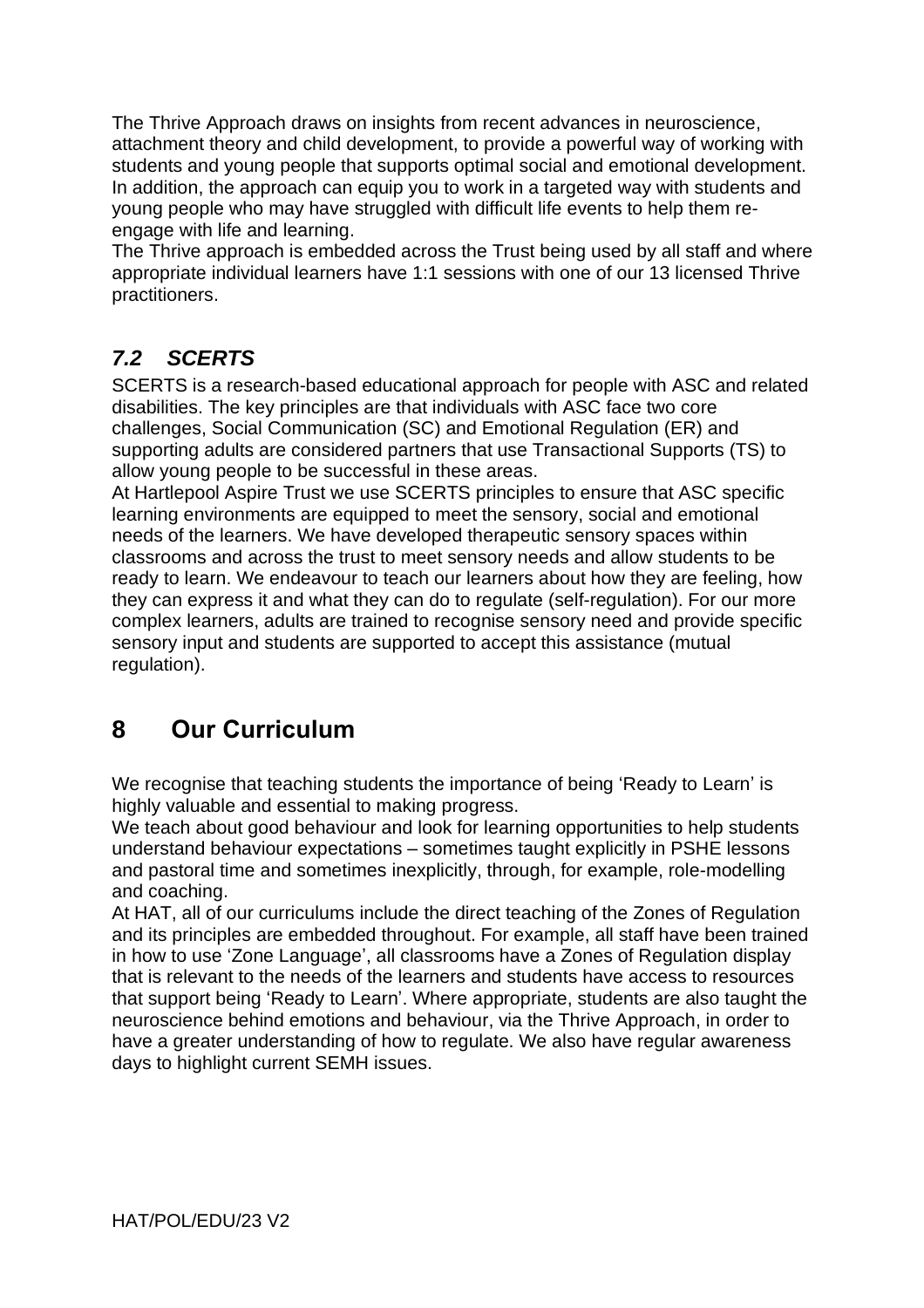#### 0 € € Ŵ, **BLUE ZONE GREEN ZONE YELLOW ZONE RED ZONE** Sad Frustrated Mad/Angry Happy Sick Calm Worried Terrified Tired **Feeling Okay** Silly/Wiggly Yelling/Hitting **Bored** Focused **Excited Flated Moving Slowly** Ready to Learn **Loss of Some Control Out of Control**

#### The **ZONES** of Regulation®

Copyright C 2011 Think Social Publishing, Inc.<br>This page may be copied for the purposes of educating students and other professionals

# <span id="page-10-0"></span>**9 Working with Outside Agencies**

As a Trust, we have a Service Level Agreement with the Local Authority and we work closely with outside agencies, including, but not limited to:

- Education Psychologist: we have a service level agreement with an Education Psychologist one day a week who works with Staff, Students, Parents and Carers who are facing challenges, as well as delivering training for staff. We also use EP services to facilitate Multi-Disciplinary Team meetings where needed, such as Circle of Adults.
- LD CAMHS: we work closely with CAMHS professionals who collaborate with Trust Staff to suggest interventions and strategies to support or work 1:1 with students.
- Occupational Therapist: we have a service level agreement with an OT who helps students to participate in daily activities. These activities may be personal care tasks (such as dressing, toileting or feeding), work and play tasks (such as activities carried out at pre-school, school or college) and/or leisure activities, finding solutions to minimise the difficulties students face, helping them get the most from life. The OT also carries out assessments that contribute to a student's learning journey and support offered.

#### <span id="page-10-1"></span>**10 CPD, expertise and resources**

At Hartlepool Aspire Trust, in order to meet the needs of our students, we have invested in our own staff to become specialists and deliver services across the trust. We have a Wellbeing Team of staff, with diverse experiences and responsibilities across the trust. The Wellbeing Team, identify students who need extra support, provide interventions and then measure impact.

We have staff trained as Thrive Practitioners and all staff have received Thrive training.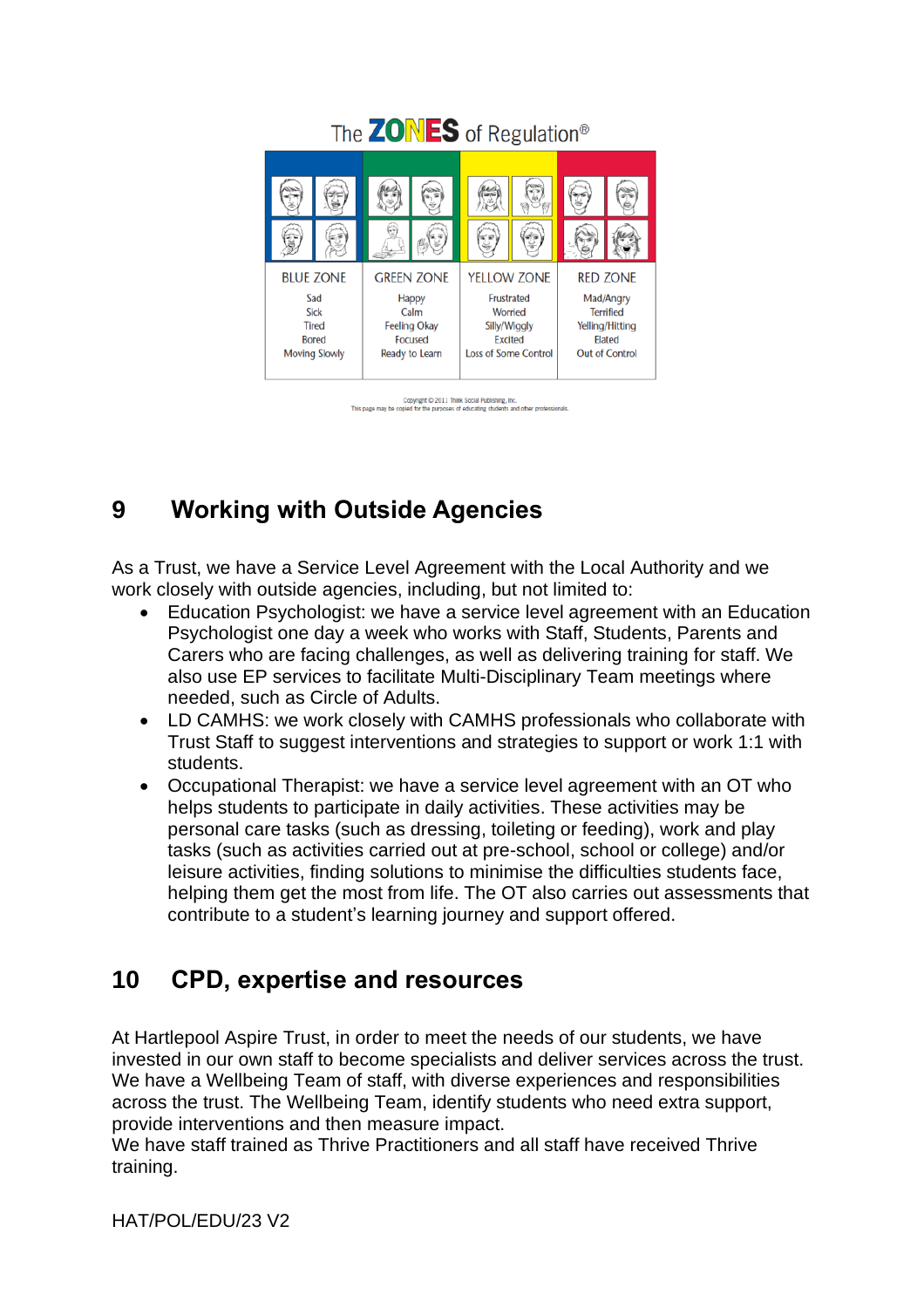We have members of staff trained in SCERTS and who are trained to complete formal SCERTS assessments and staff trained in SCERTS principles. All staff have received internal training on SCERTS principles.

Our SEMH Lead is part of The Wellbeing Champion Network, run by Child Psychologists from the local authority that provide free training on SEMHD and networking opportunities with other schools.

We have a Family Liaison Officer who works directly with parents/carers and other agencies to ensure the best possible outcomes for all students.

Our Health Care Assistant, provides both routine and emergency healthcare to our students, liaising with home, school and other professionals regarding the healthcare needs of the students.

All staff have regular CPD about the barriers to learning and how to support students to become Ready to Learn.

We have also invested heavily in resources for our provision:

- SPIRIT suite our SPIRIT Suite (Sensory, Processing, Integration, Regulation, Interactive, Therapy) was carefully designed to meet the sensory integration needs of our students.
- Thrive/Regulation Rooms We have many regulation rooms across the trust. These are safe spaces that students can use to re-regulate themselves, many attached to classrooms.
- Soft Play Soft play is an alternative learning environment which can be used to address physical and sensory needs.
- Jacuzzi The Jacuzzi is an alternative learning environment which can be used to address physical and sensory needs.
- Rebound Therapy We have a number of staff trained in rebound therapy which uses trampolines to manage sensory and physical needs.
- InaSpace Our InaSpace is motion activated immersive sensory room which is a room accessible to all types of learner to address communication, physical and sensory needs.

# <span id="page-11-0"></span>**11 Graduated Response**

The response to behavioural challenges is graduated at Hartlepool Aspire Trust and can be split into three categories; Universal, Targeted and Specialist.

- Universal: Trust-wide approaches to meet the needs of all students, implemented by all staff.
- Targeted: For students who need extra support to become 'Ready to Learn', or may be experiencing consistent, increasing or circumstantial challenges with behaviour, social, emotional or mental health.
- Specialist: For students who require lots of support with SEMH issues. The trust may seek outside specialist advice or interventions to help support students, such as CAMHS or Education Psychologist support.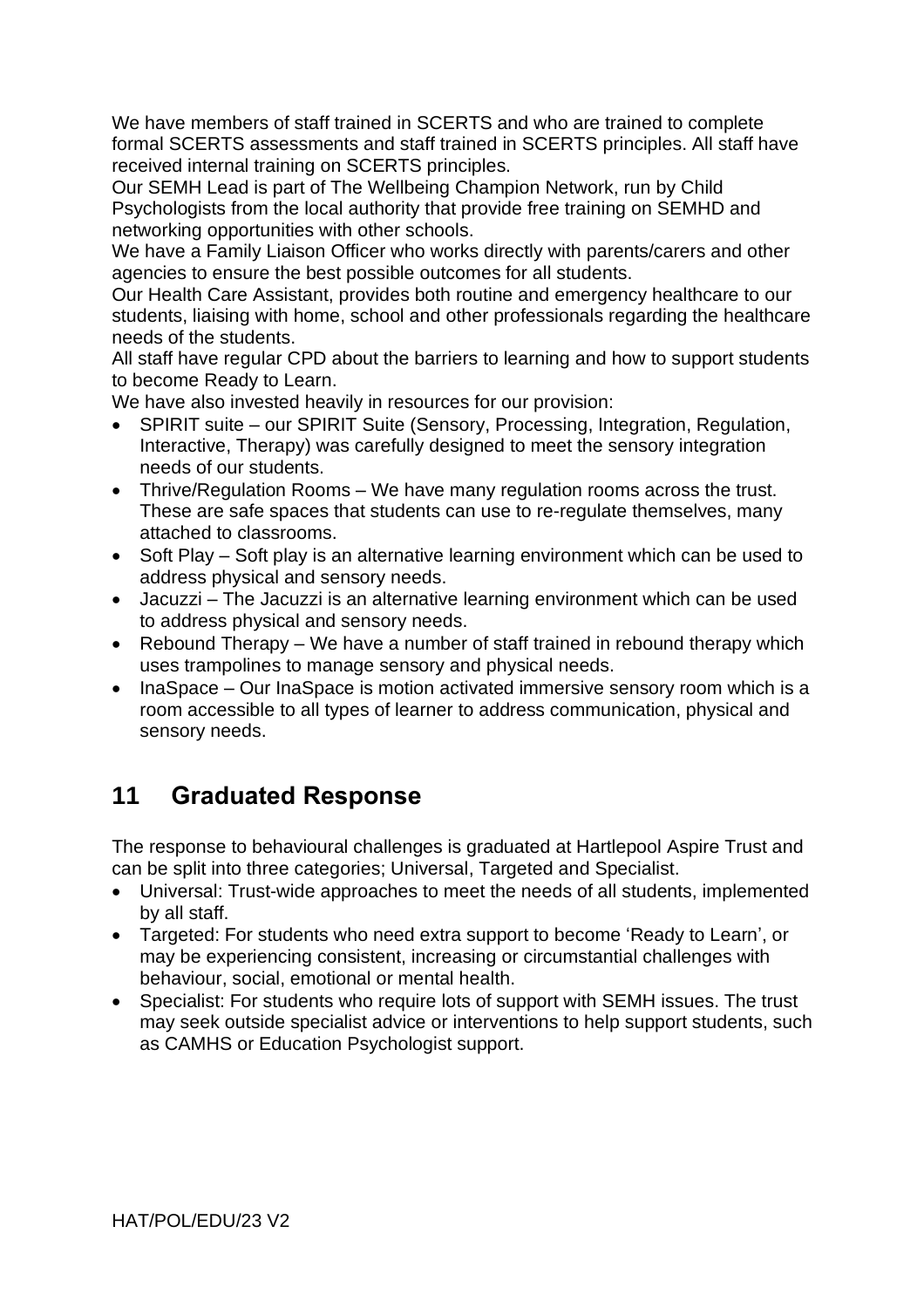

# <span id="page-12-0"></span>**12 Peer-on-peer abuse and bullying**

"Peer-on-peer abuse" is defined, for the purposes of this policy, as any form of abuse inflicted by one student or a group of students, against another student or group of students. This policy covers peer-on-peer abuse both in and outside of school and both in person and online.

#### <span id="page-12-1"></span>*12.1 Managing Peer-on-peer abuse*

All staff have a responsibility to address peer-on-peer abuse, swiftly and effectively. Staff are vigilant and receive training and guidance on how to manage incidents of peer-on-peer abuse and each incident will be managed on a case-by-case basis.

The school prioritises cultivating a safe and respectful environment amongst students, and ensures that all students are aware that the school adopts a zerotolerance stance on peer-on-peer abuse of any kind.

The school promotes respectful interactions amongst students, and all staff model appropriate and respectful behaviour. Staff will take care to avoid normalising harmful behaviour, particularly harmful sexual behaviour, e.g. by refraining from the use of phrases such as 'boys will be boys' or describing such behaviour as 'just having a laugh' or 'part of growing up'.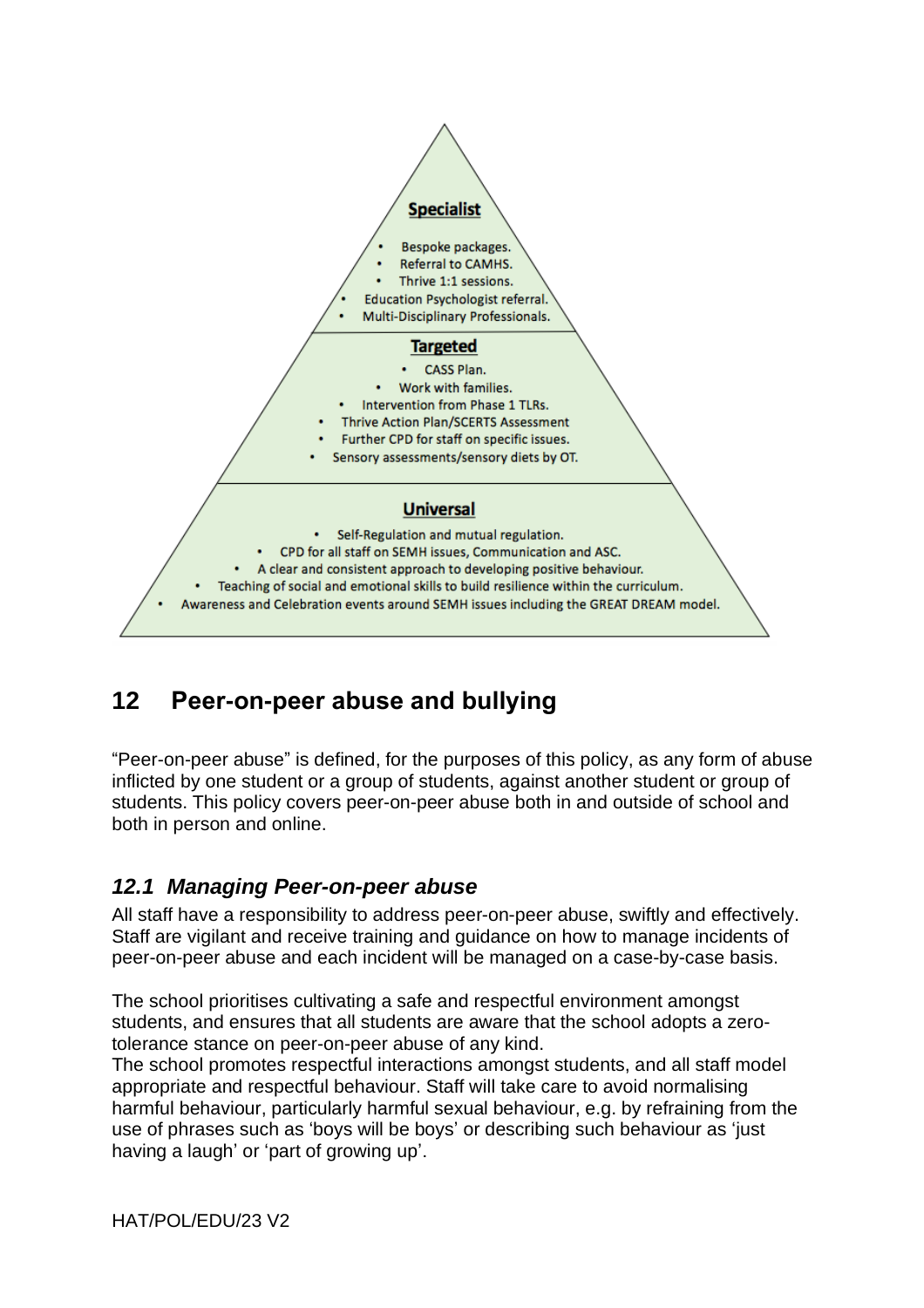The school will ensure that wider societal factors that exacerbate the problem of peer-on-peer abuse are reflected in its approach to creating a preventative culture. This means that individuals who are more likely to be abused, e.g. girls or LGBTQ+ students, or who are at increased risk of acting as a perpetrator in abusive situations, e.g. due to abusive home situations or anger management issues, are given additional support from an early stage.

The school manages all early help and intervention for students showing early signs of harmful behaviour, or early signs of being the victim of harmful behaviour, in line with the Child Protection and Safeguarding Policy.

The school maintains the position that education surrounding respectful and healthy attitudes and behaviour towards others is the best way to combat peer-on-peer abuse in the school. All staff, not just teaching staff, are responsible for passing this knowledge on to students.

In order to prevent peer-on-peer abuse and address the wider societal factors that can influence behaviour, the school will educate students about abuse, its forms and the importance of discussing any concerns and respecting others through the curriculum and extra-curricular activities.

The school will also ensure that students are taught about safeguarding, including online safety, as part of a broad and balanced curriculum. Such content will be age and stage of development specific, and tackle issues such as the following:

- Healthy relationships
- Respectful behaviour
- Stereotyping and equality
- LGBTQ+ identities and relationships
- Body confidence and self-esteem
- Prejudiced behaviour
- That sexual violence and sexual harassment is always wrong
- Addressing cultures of sexual harassment

Students will be allowed an open forum to talk about concerns and sexual behaviour. They are taught how to raise concerns and make a report, including concerns about their friends or peers, and how a report will be handled.

The curriculum will ensure that students of all ages are taught about and understand the concept of consent and its importance in an age-appropriate way.

Further details can be found in our Anti-Bullying Policy and our Child Protection and Safeguarding Policy.

#### <span id="page-13-0"></span>**13 Prohibited items, searching students and confiscation**

Headteachers and staff authorised by them have a statutory power to search students or their possessions, without consent, where they have reasonable grounds for suspecting that the student may have a prohibited item. The prohibited items are:

- Knives or weapons.
- Alcohol.
- Illegal drugs.
- Stolen items.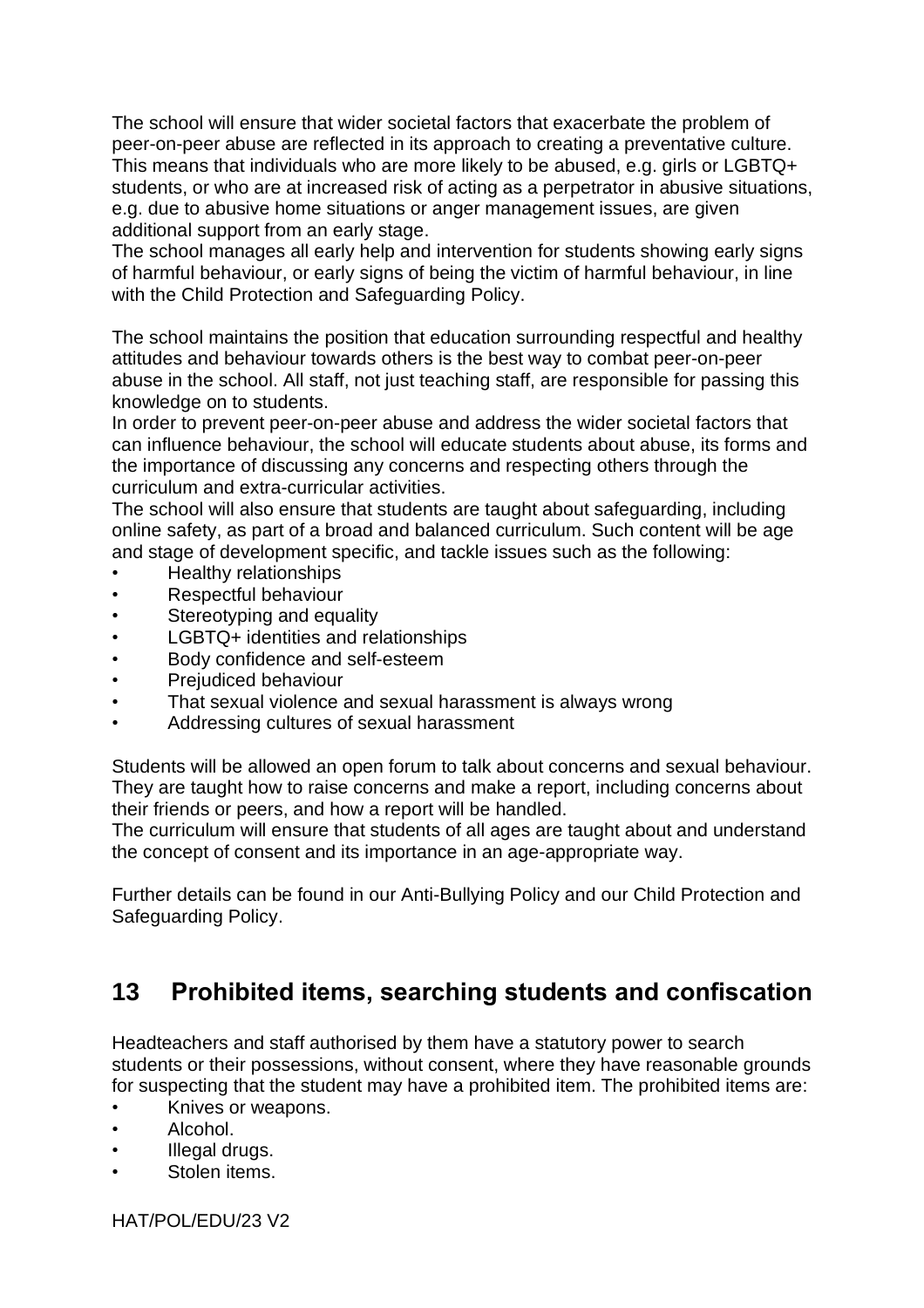- Tobacco and cigarette papers.
- Fireworks.
- Pornographic images.
- Any article that the member of staff reasonably suspects has been, or is likely to be, used:
	- To commit an offence; or
	- To cause personal injury to any person, including the student themselves; or
	- To damage the property of any person, including the student themselves.

All members of staff can use their power to search without consent for any of the items listed above. Staff will follow the provisions outlined in the school's Searching, Screening and Confiscation Policy when conducting searches and confiscating items.

The headteacher and other authorised members of staff are permitted to use reasonable force when conducting a search without consent for certain prohibited items, in line with the school's Physical Intervention Policy.

#### <span id="page-14-0"></span>**14 Rewards**

At HAT, we recognise that what is rewarding to one student, may not be rewarding to another. We also understand that students with SEN are more likely to have unconventional motivators. For example, where one student may respond to a points system or stickers, another may respond to rebound therapy or using a paper shredder. Rewards systems are individualised by class or students and at the discretion of the teacher.

#### <span id="page-14-1"></span>**15 Sanctioning**

At HAT, we prefer to use strategies to address the reasons behind behaviour, rather than punish or sanction students. However, where necessary, sanctions are used as part of classroom management and vary in each class. Sanctions may include time outs, loss of choice time/break time or report cards. In cases that sanctions may be used, we always address it with students, explain the reasoning behind the decision and use it as a learning opportunity.

Suspensions are only used as a last resort, there will be some occasions when students' behaviour has been either consistently poor over an extended period and they have failed to respond to intervention, or is so extraordinary or unsafe that suspension is warranted. Only the CEO/Head Teacher can approve suspension. Staff will have a strong focus on reintegration upon the return of the student.

#### <span id="page-14-2"></span>**16 Physical intervention**

The interventions determined above should address the vast majority of situations, however, there may be occasions when a student's unpredictable behaviour is so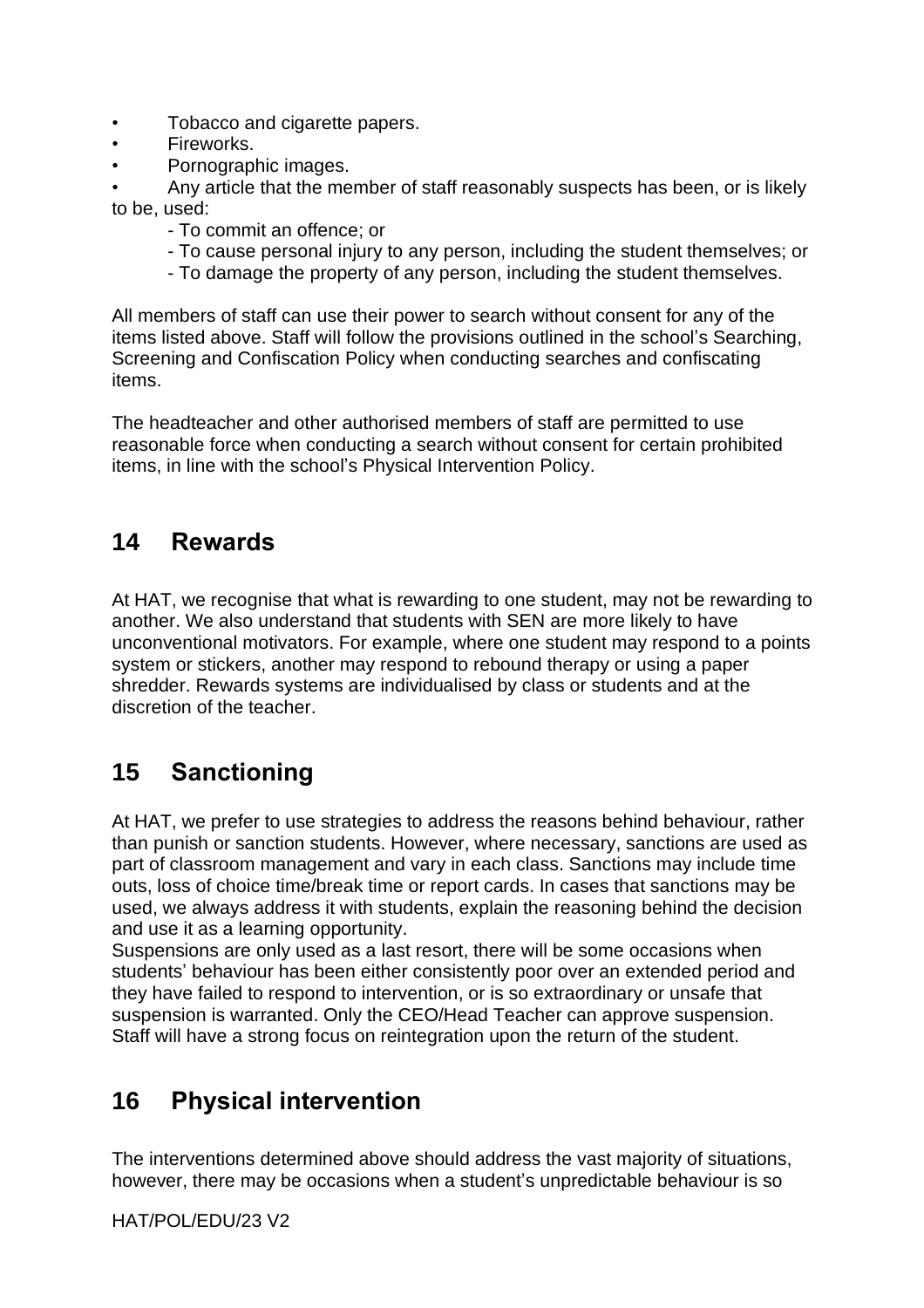dangerous, damaging or detrimental that physical intervention is needed. Identified staff are qualified to use the Team Teach approach when necessary. Physical Intervention will only be used after all other options have been exhausted and as a last resort. Please see Restrictive Physical Intervention Policy for details.

## <span id="page-15-0"></span>**17 Absconding**

Students occasionally leave the Trust's sites when dysregulated. Staff will support students to return to the site, however if it would compromise the safety of a student or if they are unable to help return the student to school, parents/carers will be informed promptly. If the student has a social worker or is a Child that is Looked After, their social worker will also be informed. If the student is putting themselves or others at serious risk, the Senior Leadership Team may also use their professional judgement and decide to inform the police.

#### <span id="page-15-1"></span>**18 References**

*The Escalation Cycle*, *Managing the Cycle of Acting-Out Behaviour in the* Classroom by Geoff Colvin, 2004.

*The Pyramid of Learning*, Taylor and Trott, 1991.

*Mental Health and Behaviour in Schools,* Department for Education, 2018. *The Zones of Regulation,* Leah Kuypers, 2011.

#### <span id="page-15-2"></span>**19 Review Period**

This policy shall be reviewed every year and revised if necessary. The document will be reviewed by September 2023.

| <b>Term</b>   | <b>Meaning</b>                                       |  |  |
|---------------|------------------------------------------------------|--|--|
| <b>ASC</b>    | <b>Autistic Spectrum Condition</b>                   |  |  |
| <b>CAMHS</b>  | <b>Child and Adult Mental Health Services</b>        |  |  |
| <b>CASS</b>   | <b>Consistent Approach to Supporting Students</b>    |  |  |
| <b>HAT</b>    | <b>Hartlepool Aspire Trust</b>                       |  |  |
| <b>MLD</b>    | <b>Moderate Learning Difficulties</b>                |  |  |
| <b>PMLD</b>   | <b>Profound Multiple Learning Difficulties</b>       |  |  |
| <b>SCERTS</b> | Social Communication (SC), Emotional Regulation (ER) |  |  |
|               | and Transactional Supports (TS)                      |  |  |
| <b>SEMH</b>   | Social, Emotional and Mental Health                  |  |  |
| <b>SEN</b>    | <b>Special Educational Needs</b>                     |  |  |
| <b>SLD</b>    | <b>Severe Learning Difficulties</b>                  |  |  |
| <b>SLT</b>    | Senior Leadership Team                               |  |  |
| <b>TLR</b>    | <b>Teaching and Learning Responsibility</b>          |  |  |

#### <span id="page-15-3"></span>**Definitions / Abbreviations**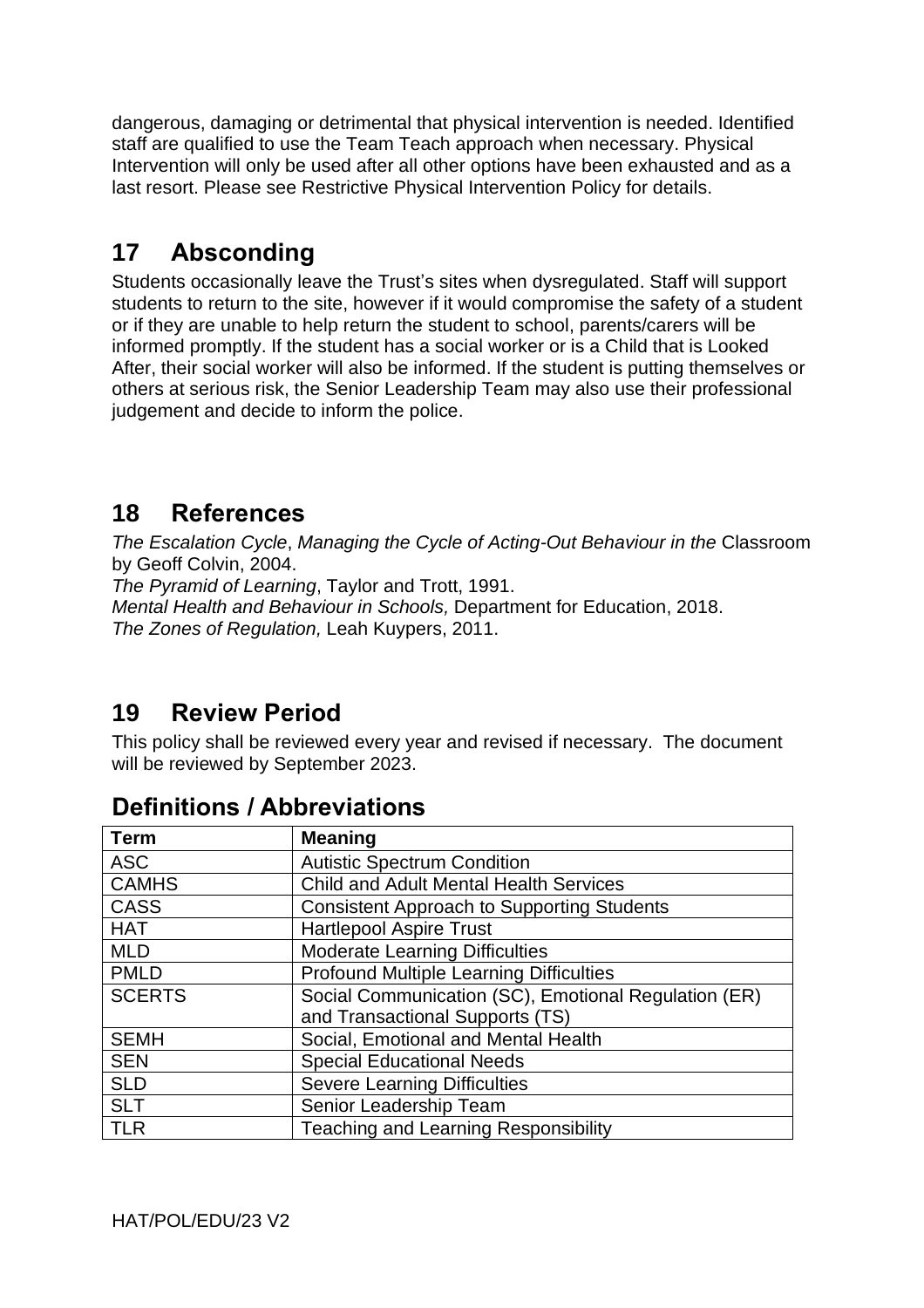# <span id="page-16-0"></span>**Appendix A – CASS Plan**

#### CASS Plan - Student Name





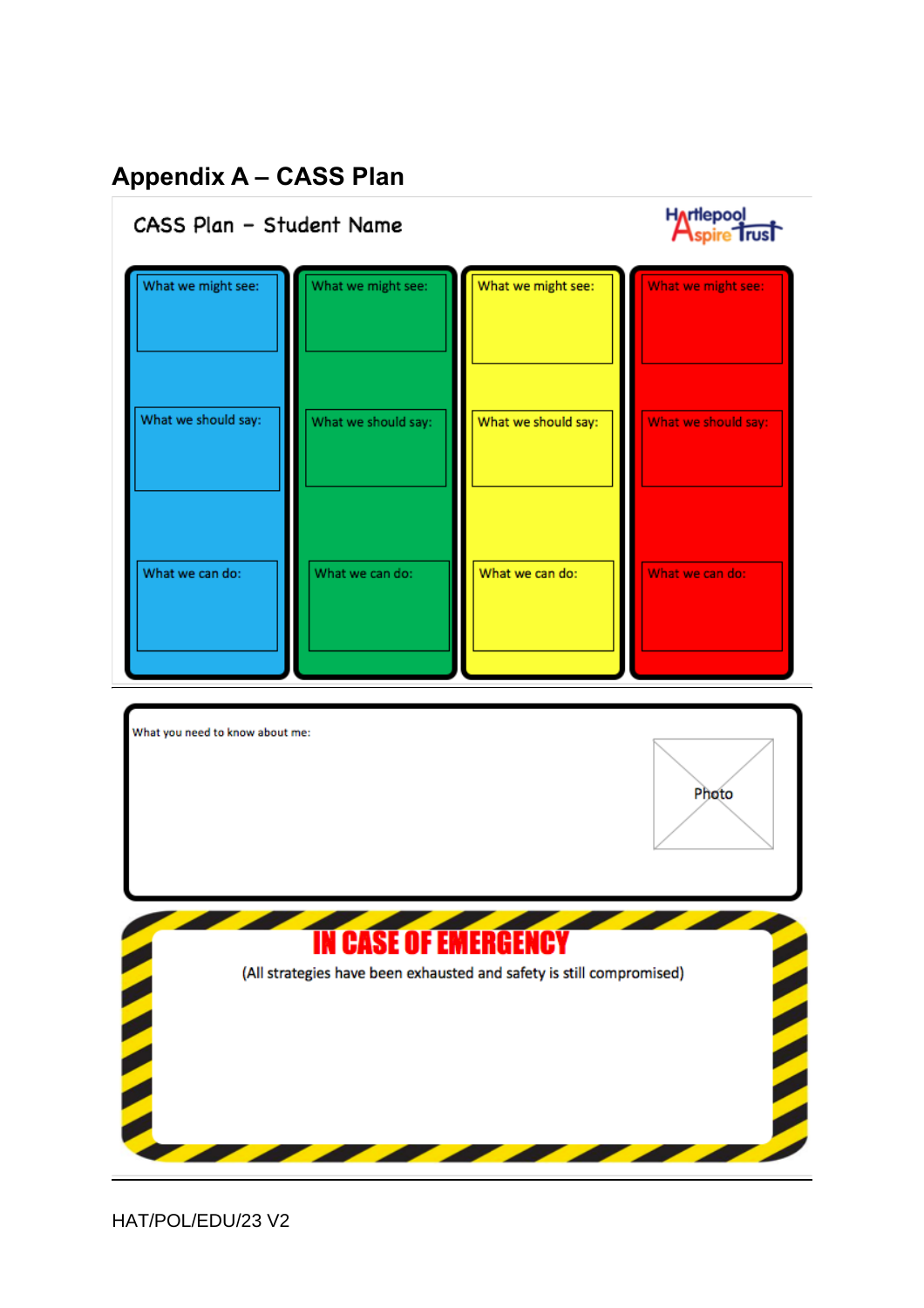# <span id="page-17-0"></span>**Appendix B – SEMH Referral Form**

# SEMH and Wellbeing Referral Form

| Name of Student:                  |  |                             |                 |  | Class: |            |                 |  |
|-----------------------------------|--|-----------------------------|-----------------|--|--------|------------|-----------------|--|
| <b>Staff Member Name:</b>         |  |                             |                 |  | Date:  |            |                 |  |
| Setting (academy, 6 <sup>th</sup> |  |                             |                 |  |        | D.O.B:     |                 |  |
| form, futures etc.)               |  |                             |                 |  |        |            |                 |  |
| Is this an urgent                 |  |                             | Is the child in |  |        |            | Is the child at |  |
| case? (Requires                   |  |                             | immediate       |  |        | risk to    |                 |  |
| immediate                         |  |                             | danger?         |  |        |            | themselves      |  |
| intervention)                     |  |                             |                 |  |        | or others? |                 |  |
| The concern relates to:           |  | Social concern              |                 |  |        |            |                 |  |
|                                   |  | <b>Emotional Management</b> |                 |  |        |            |                 |  |
|                                   |  | <b>Mental Health</b>        |                 |  |        |            |                 |  |

| Which behaviours has the student been experiencing? |  |                                          |  |  |  |  |
|-----------------------------------------------------|--|------------------------------------------|--|--|--|--|
| Depressive behaviours/Low mood                      |  | Dramatic change in behaviour/personality |  |  |  |  |
| <b>Anxiety/Panic Attacks</b>                        |  | Aggressive outbursts                     |  |  |  |  |
| Self-Harm (including Self Neglect)                  |  | <b>Hearing Voices</b>                    |  |  |  |  |
| Challenges with eating/dramatic change<br>in diet   |  | Extreme feelings (positive or negative)  |  |  |  |  |
| Substance abuse/addiction                           |  | Obsessive behaviours                     |  |  |  |  |
| <b>Post-Traumatic Stress</b>                        |  | Other/Not Sure (Explain below)           |  |  |  |  |

Explain nature of concern

How long have you had this concern?

Have there been any interventions put into place already? (Thrive, CAMHS, Zones of Regulation, OT, Ed Psych etc.) When and with whom?

Any other relevant information: